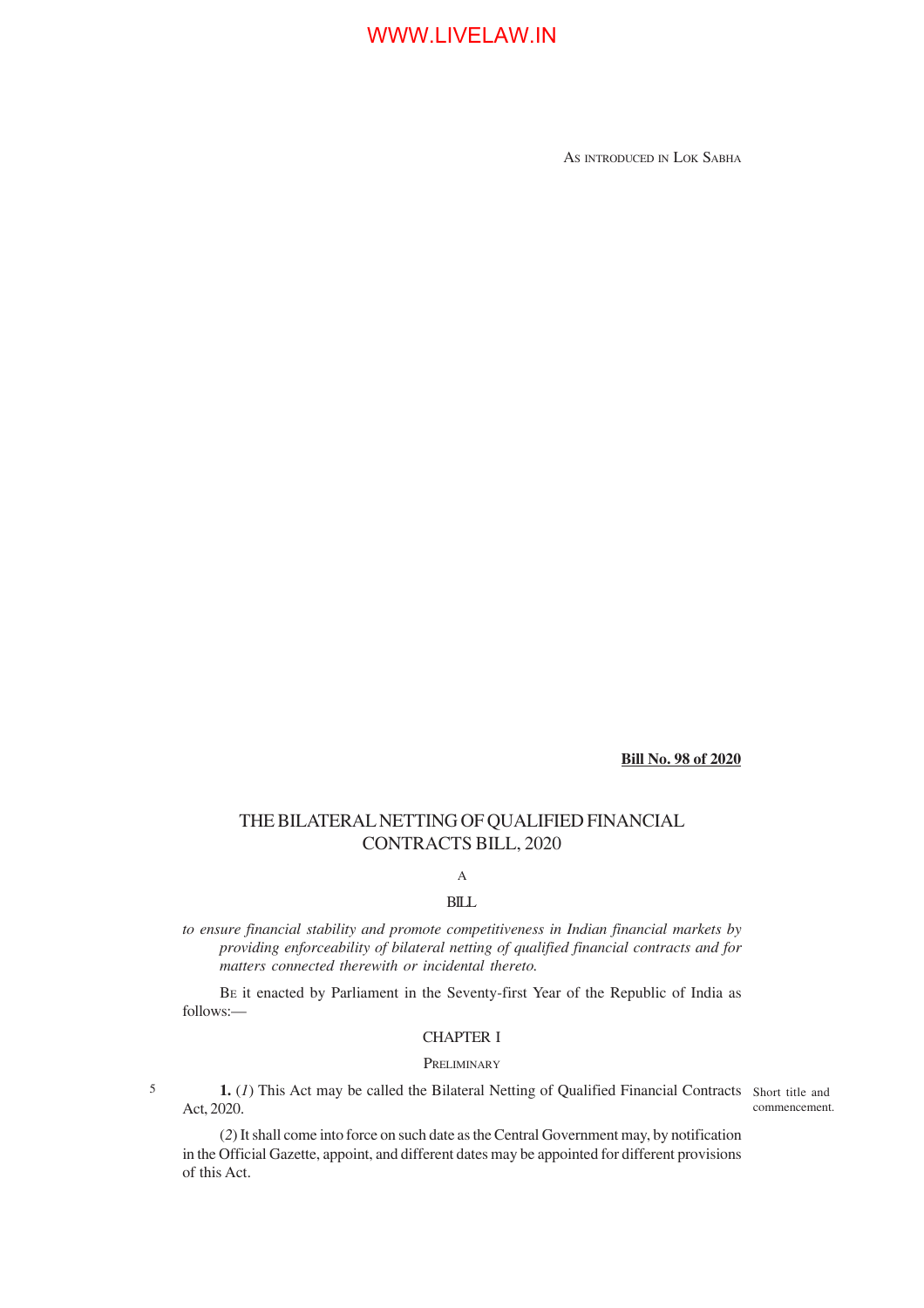2

Definitions.

**2.** (*1*) In this Act, unless the context otherwise requires,—

(*a*) "administration" means proceedings of the nature of placing under administration and includes imposition of moratorium, reorganisation, winding up, liquidation (including any compulsory winding up procedure or proceeding), insolvency, bankruptcy, composition with creditors, receivership, conservatorship or any 5 proceedings of nature similar to or resulting in any of the foregoing, initiated or commenced under any law for the time being in force, against a qualified financial market participant;

(*b*) "administration practitioner" means the liquidator, receiver, trustee, conservator, resolution professional or any other person or entity, by whatever name 10 called, which administers the affairs of a party subject to administration under any law for the time being in force;

(*c*) "authority" means the Central Government or any of the regulatory authorities as specified in the First Schedule;

(*d*) "banking institution" means,—

15

2 of 1934.

(*i*) scheduled bank as defined in clause (*e*) of section 2 of the Reserve Bank of India Act, 1934; and

(*ii*) any other bank as the Reserve Bank of India may specify;

(*e*) "close-out netting" means a process involving termination of obligations under a qualified financial contract with a party in default and subsequent combining 20 of positive and negative replacement values into a single net payable or receivable as set out in section 6;

(*f*) "collateral" means,—

(*i*) money, in the form of cash, credited to an account in any currency, or a similar claim for repayment of money, such as a money market deposit;

(*ii*) securities of any kind, including debt and equity securities;

(*iii*) guarantees, letters of credit and obligations to reimburse; and

(*iv*) any asset commonly used as collateral under any law for the time being in force;

(*g*) "collateral arrangement" means any margin, collateral or security arrangement 30 or other credit enhancement related to or forming part of a netting agreement or one or more qualified financial contracts to which a netting agreement applies, and includes,

(*i*) a pledge or any other form of security interest in collateral, whether possessory or non-possessory;

(*ii*) a title transfer collateral arrangement; and

(*iii*) any guarantee, letter of credit or reimbursement obligation by or to a party to one or more qualified financial contracts, in respect of those qualified financial contracts; or a netting agreement;

(*h*) "insolvent party" means the party to a qualified financial contract in relation to which insolvency, winding up, liquidation, resolution, administration or similar 40 proceedings have been instituted under any law for the time being in force in India or under the laws of any other country, including of its incorporation;

(*i*) "margin" means the amount, form and type of collateral required as a performance bond for the purchase, sale or carrying of a qualified financial contract and includes—

> (*A*) initial margin which protects the transacting parties from potential future exposure likely to arise from future changes in the mark-to-market value of the qualified financial contract during the close-out and replace the position in the event of counterparty default; and

35

25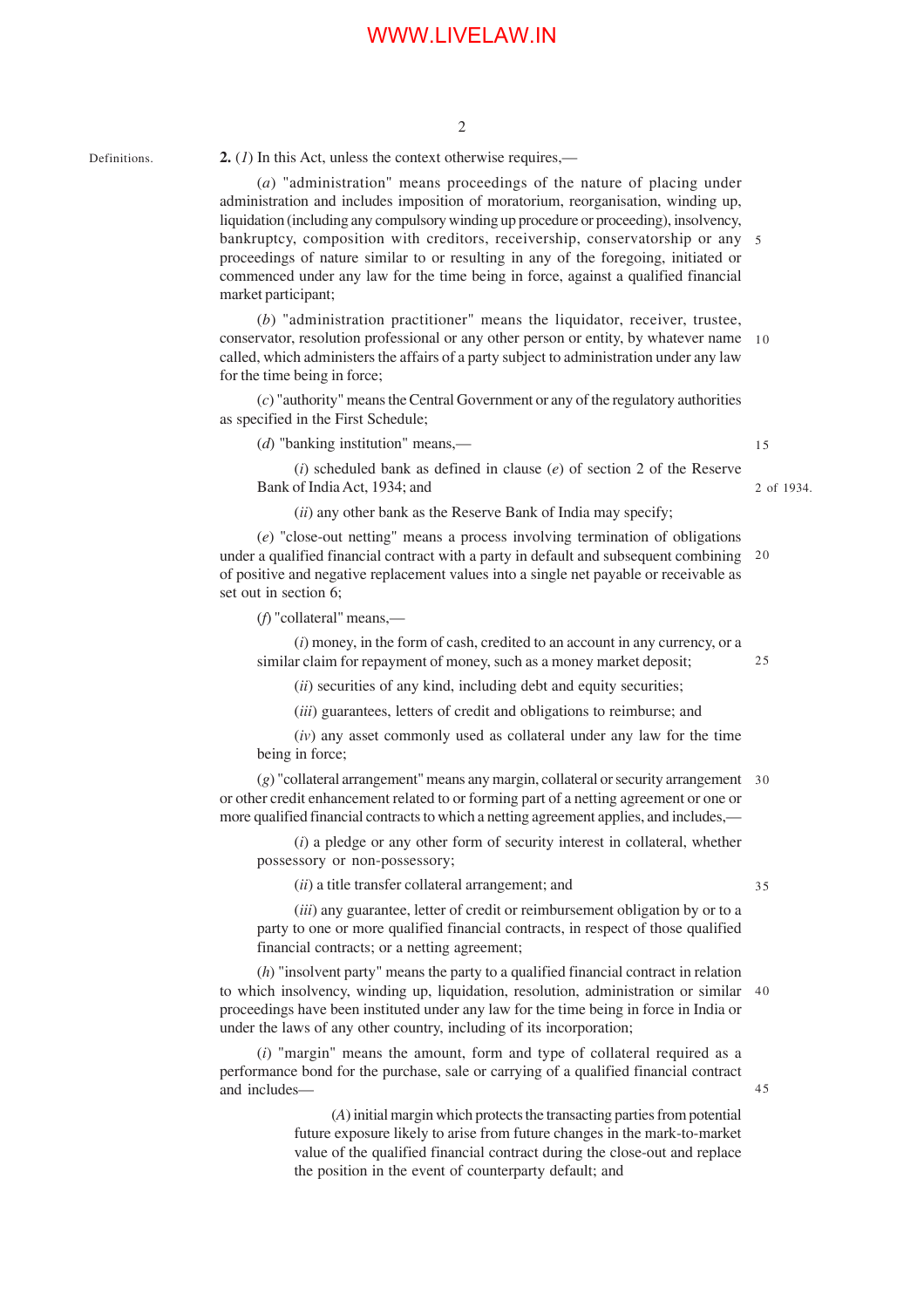|                                                        | $(B)$ variation margin which protects the transacting parties from the<br>current exposure that has already been incurred by one of the parties from<br>changes in the mark-to-market value of the qualified financial contract<br>after the transaction has been executed;                                                                                                       |
|--------------------------------------------------------|-----------------------------------------------------------------------------------------------------------------------------------------------------------------------------------------------------------------------------------------------------------------------------------------------------------------------------------------------------------------------------------|
| 5                                                      | $(j)$ "netting" means determination of net claim or obligations after setting off or<br>adjusting all the claims or obligations based or arising from mutual dealings between<br>the parties to qualified financial contracts and includes close-out netting;                                                                                                                     |
|                                                        | $(k)$ "netting agreement" means an agreement that provides for netting, and<br>includes,—                                                                                                                                                                                                                                                                                         |
| 10                                                     | $(i)$ an agreement that provides for the netting of amounts due under two or<br>more netting agreements; and                                                                                                                                                                                                                                                                      |
|                                                        | (ii) a collateral arrangement relating to or forming part of a netting<br>agreement;                                                                                                                                                                                                                                                                                              |
| 15                                                     | $(l)$ "non-insolvent party" means the party to a qualified financial contract that is<br>not the insolvent party;                                                                                                                                                                                                                                                                 |
|                                                        | $(m)$ "notification" means a notification published in the Official Gazette and the<br>term "notify" shall be construed accordingly;                                                                                                                                                                                                                                              |
|                                                        | $(n)$ "qualified financial contract" means a qualified financial contract notified by<br>the authority under clause $(a)$ of section 4;                                                                                                                                                                                                                                           |
| 20                                                     | $(o)$ "qualified financial market participant" includes,—                                                                                                                                                                                                                                                                                                                         |
|                                                        | $(i)$ a banking institution, or a non-banking financial company, or such<br>other financial institution which is subject to regulation or prudential supervision<br>by the Reserve Bank of India;                                                                                                                                                                                 |
| 25                                                     | $(ii)$ an individual, partnership firm, company, or any other person or body<br>corporate whether incorporated under any law for the time being in force in India<br>or under the laws of any other country and includes any international or regional<br>development bank or other international or regional organisation;                                                       |
| 30<br>41 of 1999.                                      | (iii) an insurance or reinsurance company which is subject to regulation<br>or prudential supervision by the Insurance Regulatory and Development<br>Authority of India established under the Insurance Regulatory and Development<br>Authority Act, 1999;                                                                                                                        |
| 23 of 2013.                                            | $(iv)$ a pension fund regulated by the Pension Fund Regulatory and<br>Development Authority established under the Pension Fund Regulatory and<br>Development Authority Act, 2013;                                                                                                                                                                                                 |
| 35                                                     | $(v)$ a financial institution regulated by the International Financial Services<br>Centres Authority established under the International Financial Services Centres                                                                                                                                                                                                               |
| 50 of 2019.                                            | Authority Act, 2019; and<br>$(vi)$ any other entity notified by the relevant authority under clause $(b)$ of<br>section 4;                                                                                                                                                                                                                                                        |
| 40                                                     | $(p)$ "Schedule" means the First Schedule or the Second Schedule to this Act;                                                                                                                                                                                                                                                                                                     |
| 45                                                     | $(q)$ "title transfer collateral arrangement" means a margin, collateral or security<br>arrangement related to a netting agreement based on the transfer of title to collateral,<br>whether by outright sale or by way of security, including a sale and repurchase agreement,<br>securities lending agreement, securities, buy or sell-back agreement or an irregular<br>pledge. |
| 2 of 1934.<br>4 of 1938.<br>10 of 1949.<br>42 of 1956. | (2) Words and expressions used but not defined in this Act and defined in<br>the Reserve Bank of India Act, 1934, the Insurance Act, 1938, the Banking Regulation<br>Act, 1949, the Securities Contracts (Regulation) Act, 1956, the Banking Companies (Acquisition                                                                                                               |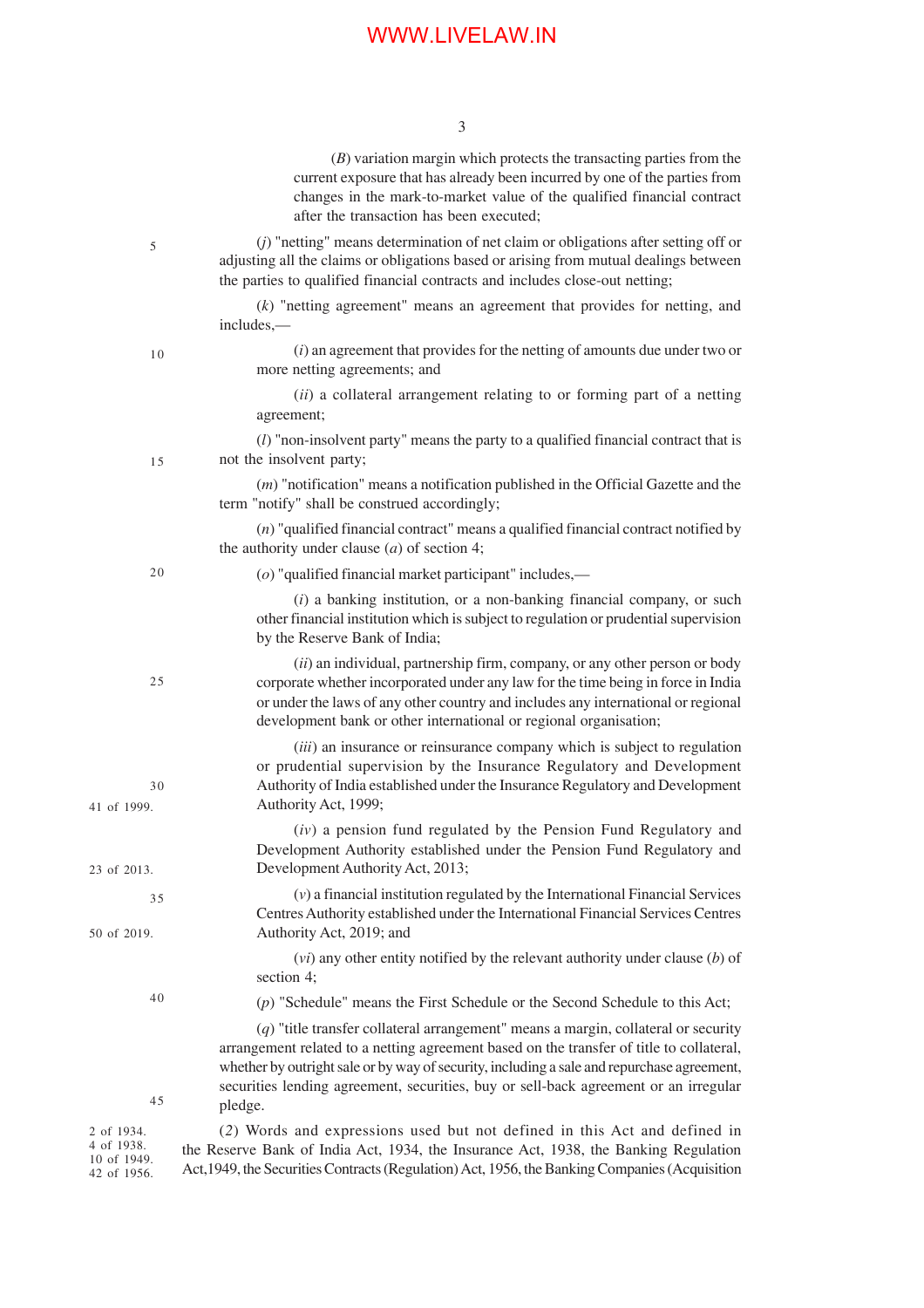#### 4

and Transfer of Undertakings) Act, 1970, the Banking Companies (Acquisition and Transfer of Undertakings) Act, 1980, the Securities and Exchange Board of India Act,1992, the Foreign Exchange Management Act,1999, the Insurance Regulatory and Development Authority Act, 1999, the Payment and Settlement Systems Act, 2007, the Companies Act, 2013, the Pension Fund Regulatory and Development Authority Act, 2013 and the Insolvency and Bankruptcy Code, 2016, shall have the meanings respectively assigned to them in those enactments. 5 of 1970. 5

#### CHAPTER II

#### APPLICATION OF ACT

**3.** The provisions of this Act shall apply to a qualified financial contract entered into <sub>10</sub> on a bilateral basis between qualified financial market participants, either under a netting agreement or otherwise, where at least one of such participants shall be an entity regulated by an authority specified in the First Schedule.

**4.** The relevant authority may, by notification,—

(*a*) designate any bilateral agreement or contract or transaction, or type of contract regulated by it, as qualified financial contract: 15

Provided that the contract, so designated under this clause, shall not include any contract,—

(*i*) entered into between such parties and on such terms as the Central Government may, by notification, specify; or

(*ii*) entered into on multilateral basis in accordance with the provisions of the Securities Contracts (Regulation) Act, 1956 and the Payment and Settlement 42 of 1956. Systems Act, 2007;

(*b*) specify any entity regulated by it, as a qualified financial market participant to deal in qualified financial contracts.

**5.** (*1*) Netting of the qualified financial contract shall be enforceable—

(*a*) where such contract is entered into with a netting agreement, in accordance with the terms of the netting agreement:

Provided that the inclusion of any non-qualified financial contract in a netting agreement shall not invalidate the enforceability of netting of qualified financial contract under such agreement; or 30

(*b*) where such contract is entered into without a netting agreement, in accordance with the provisions of section 6.

(*2*) A qualified financial contract shall not be void and shall be deemed never to have been void or unenforceable by reason of any law for the time being in force.

(*3*) Close-out netting of a qualified financial contract shall be enforceable against an insolvent party, and, wherever applicable, against a guarantor or other person providing collateral or security for a party and shall not be affected or stopped or otherwise limited by:—

(*i*) the appointment of, or any application for the appointment of, an administration 40 practitioner, or

(*ii*) applicability of any provision of law relating to administration, or

(*iii*) any other provision of law that may be applicable to an insolvent party.

(*4*) Where a qualified financial market participant is subject to administration, then notwithstanding,— 45

(*i*) any stay, injunction, avoidance, moratorium or similar proceedings or any other order of a court, tribunal or authority, or

Enforceability of netting.

Applicability of Act.

Powers of authority.

40 of 1980. 15 of 1992. 42 of 1999. 41 of 1999. 51 of 2007. 18 of 2013. 23 of 2013. 31 of 2016.

20

2 of 1934.

51 of 2007.

25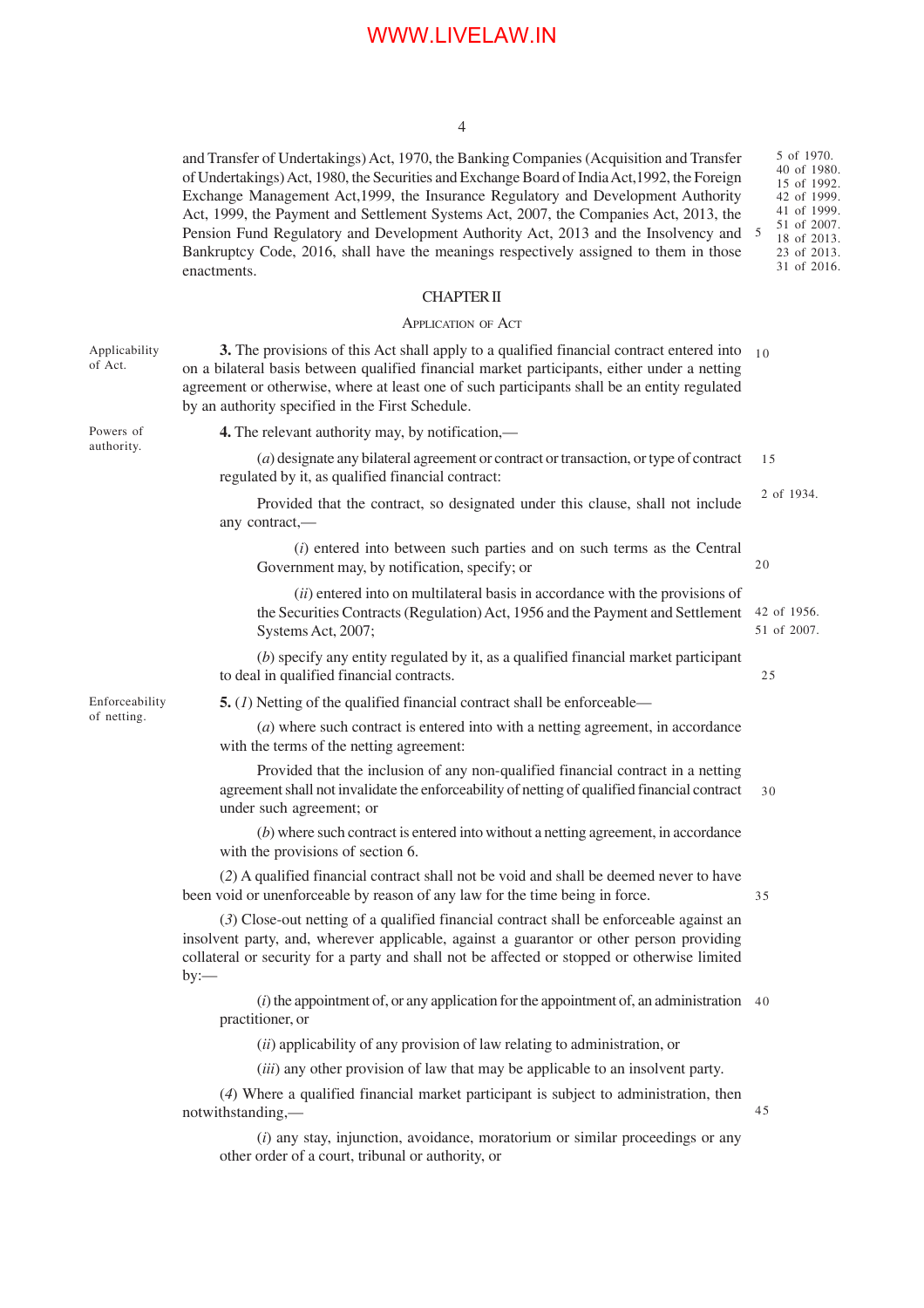(*ii*) any order of adjudication or dissolution or winding up or resolution or insolvency, or

(*iii*) any rule, regulation, scheme, direction, guideline, circular or order,

made or issued under any law for the time being in force, close-out netting shall be applicable and nothing contained therein shall affect the validity of close-out netting under this Act. 5

(*5*) The amount payable or other claims to be made in accordance with the close-out netting under this Act shall be final, irrevocable and binding upon the parties to a qualified financial contract and upon the administration practitioner, of the party in administration.

### CHAPTER III

10

#### INVOCATION OF CLOSE-OUT NETTING

**6.** (*1*) Close-out netting may be commenced by a notice given by one party to the other party of a qualified financial contract upon the occurrence of an event of default with respect to the other party or a termination event that may, in certain circumstances, occur automatically as specified in the netting agreement:

Invocation of close-out netting.

Provided that where any one of the parties to a netting agreement is subject to administration, then no prior notice to or consent of the party in insolvency, winding up, liquidation, administration or resolution proceeding, or to the administration practitioner of such proceeding, shall be required. 15

*Explanation.—*For the purposes of this sub-section,—

20

25

(*i*) "event of default" means failure to pay or deliver or honour the obligations of a qualified financial contract, or bankruptcy, or any other event as may be agreed upon by the parties in the agreement; and

(*ii*) "termination event" means the occurrence of any event mentioned in the netting agreement which gives one or both parties the right to terminate relevant transactions under that agreement.

(*2*) The parties to a qualified financial contract shall ensure that all obligations owed by one party to another party under a qualified financial contract are reduced to or replaced with single net amount which has the following effect, namely:-

(*a*) the termination, liquidation or acceleration of any present or future payment or delivery rights or obligations arising under or in connection with any one or more qualified financial contracts to which a netting agreement applies; 30

> (*b*) the calculation or estimation of a close-out value, market value, liquidation value or replacement value in respect of each right and obligation or group of rights and obligations terminated, liquidated or accelerated under clause (*a*) and the conversion of each such value into a single currency; and

> (*c*) the determination of the net balance of the values calculated under clause (*b*), whether by operation of set-off or otherwise, giving rise to the obligation of one party to pay an amount equal to the net balance to the other party.

(*3*) Without prejudice to the provisions of any law for the time being in force requiring 40 the realisation, appropriation or liquidation of collateral, and unless otherwise agreed by the parties, the realisation, appropriation or liquidation of collateral under a collateral arrangement shall take effect without any requirement of prior notice to, or consent from, any party, person or entity.

(*4*) Close-out netting shall be applicable to all qualified financial market participants who are parties to a qualified financial contract notwithstanding anything to the contrary 45 contained in any law specified in the Second Schedule or any other law pursuant to which any qualified financial market participant has been incorporated, constituted or is regulated.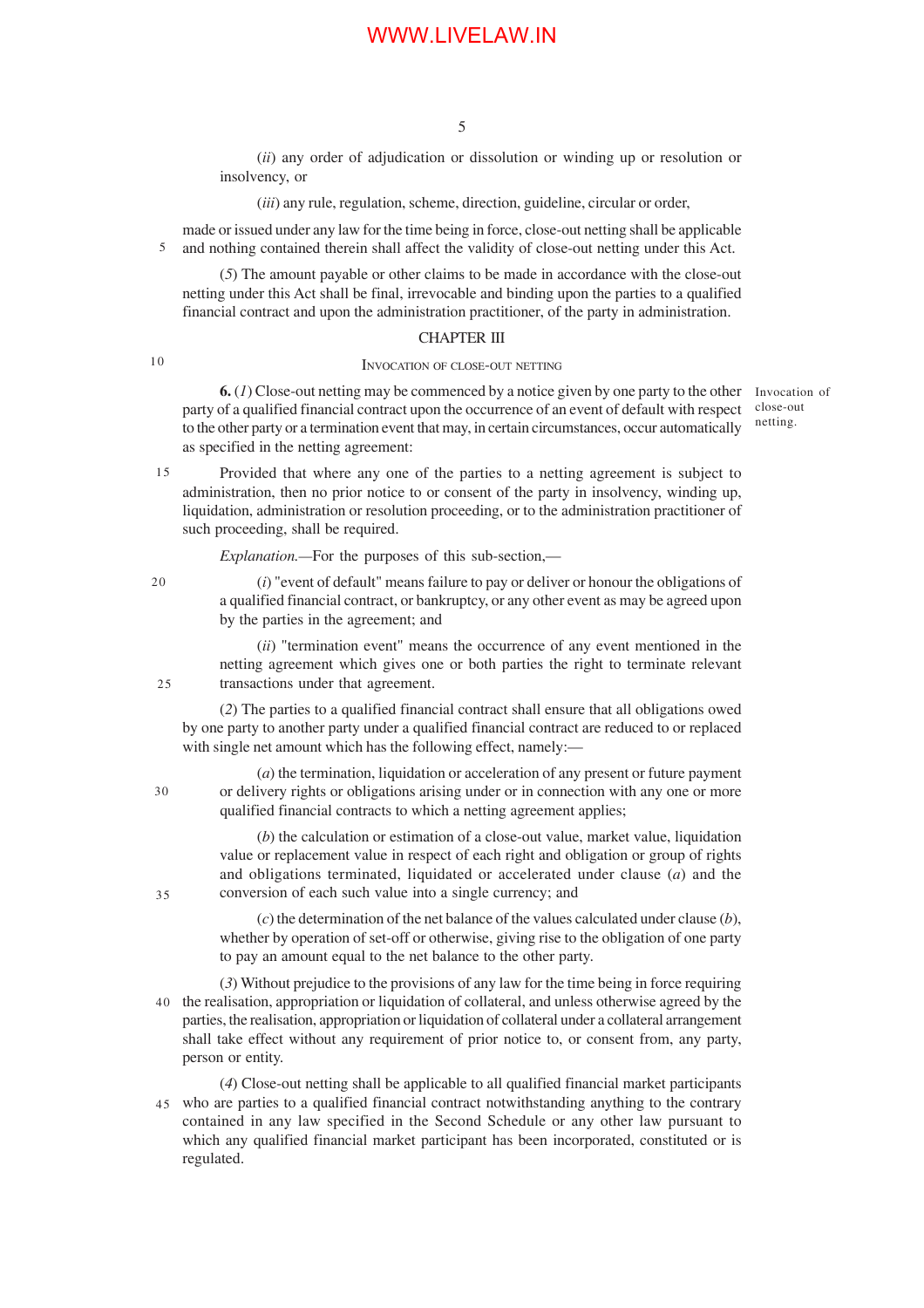Net amount.

Limitations on powers of administration practitioner.

**7.** (*1*) Where parties to the qualified financial contract enter into a netting agreement, the net amount payable under the close-out netting shall be determined in accordance with the terms of the netting agreement entered into by the parties.

(*2*) In the absence of the netting agreement, where the parties to a qualified financial contract fail to agree on the sum with regard to the net amount payable under the close-out netting, such sum shall be determined through arbitration. 5

### CHAPTER IV

#### LIMITATIONS ON POWERS OF ADMINISTRATION PRACTITIONER

**8.** The administration practitioner shall not render or seek to render ineffective,—

(*a*) any transfer, substitution or exchange of cash, collateral or any other interests under or in connection with a netting agreement between the insolvent party and the non-insolvent party to a qualified financial contract; or 10

(*b*) any payment or delivery obligation incurred by the insolvent party and owing to the non-insolvent party under or in connection with a netting agreement on the grounds of it constituting a preference including a fraudulent preference or a transfer for undervalue, including during a suspect period by the insolvent party to the non-insolvent party. 15

*Explanation.—*For the purposes of this clause, "suspect period" means the relevant period referred to in sub-section (*4*) of section 43 of the Insolvency and Bankruptcy Code, 2016 in respect of "preferential transaction" and in sub-section (1) 20 31 of 2016. of section 46 of the said Code in respect of "undervalued transaction".

## CHAPTER V

#### **MISCELLANEOUS**

**9.** (*1*) If the Central Government is satisfied that it is necessary or expedient so to do, it may, by notification, add to or otherwise amend the First Schedule or the Second Schedule and thereupon, the First Schedule or the Second Schedule, as the case may be, shall be deemed to have been amended accordingly. 25

(*2*) Every notification issued under sub-section (*1*) shall be laid, as soon as may be after it is issued, before each House of Parliament while it is in session, for a total period of thirty days which may be comprised in one session or in two or more successive sessions, and if, before the expiry of the session immediately following the session or the successive sessions aforesaid, both Houses agree in making any modification in the notification or both Houses agree that the notification should not be issued, the notification shall thereafter have effect only in such modified form or be of no effect, as the case may be; so, however, that any such modification or annulment shall be without prejudice to the validity of anything previously done under that notification. 30 35

Provisions of this Act to override other laws.

Power to remove difficulties.

**10.** The provisions of this Act shall have effect, notwithstanding anything inconsistent therewith contained in any other law for the time being in force or any instrument having effect by virtue of any such law.

**11.** (*1*) If any difficulty arises in giving effect to the provisions of this Act, the Central Government may, by order, published in the Official Gazette, make such provisions not inconsistent with the provisions of this Act as may appear to it to be necessary or expedient for removing the difficulty: 40

45

Provided that no order shall be made after the expiry of a period of three years from the date of commencement of this Act.

(*2*) Every order made under this section shall be laid, as soon as may be after it is made, before each House of Parliament.

Power to amend Schedules.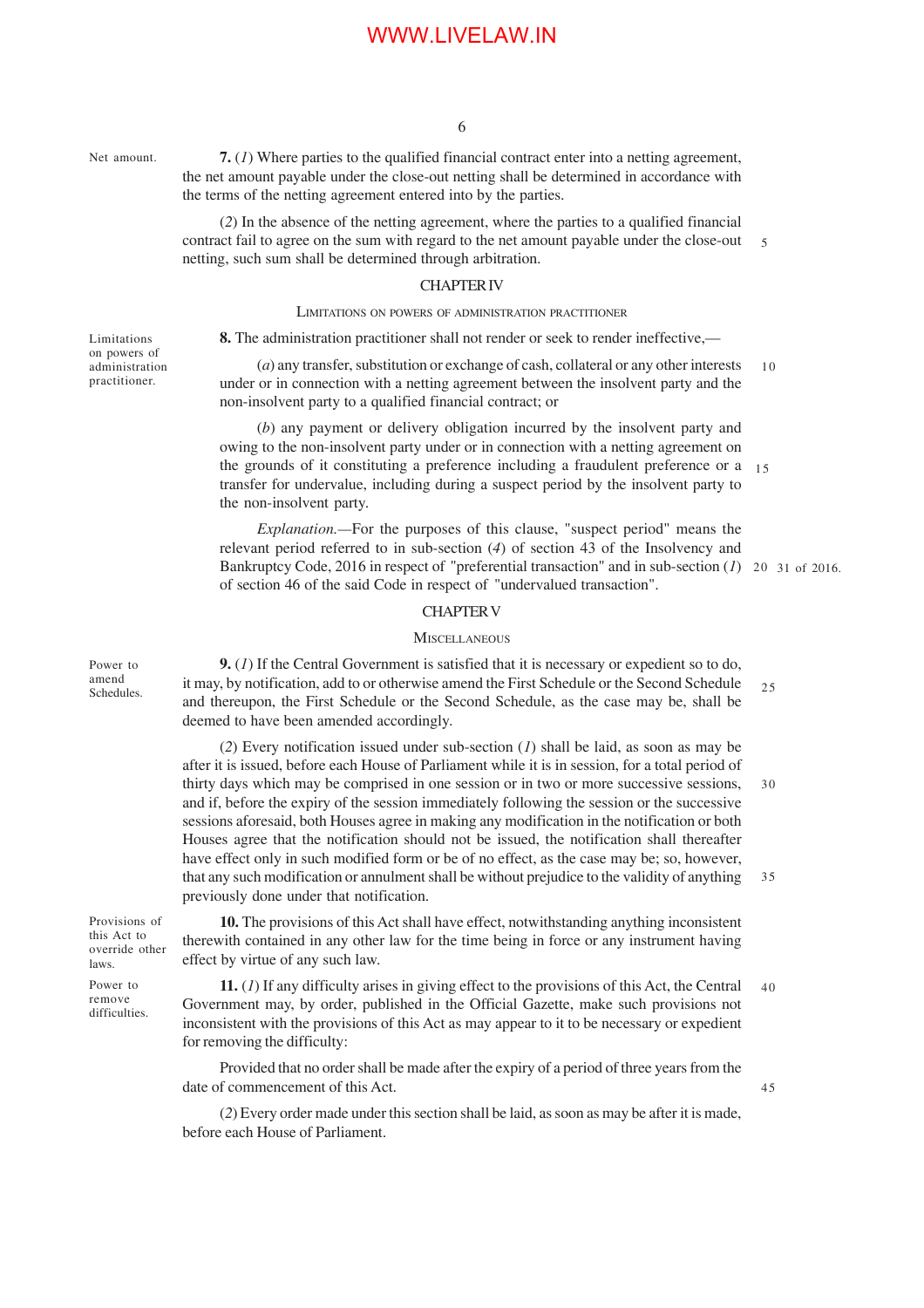## THE FIRST SCHEDULE

## [*See* sections 2(*1*) (*c*), (*p*) and 9(*1*)]

| Sl. No. | Name of the authority                                                                                                                                           | Act No.     |
|---------|-----------------------------------------------------------------------------------------------------------------------------------------------------------------|-------------|
| (1)     | (2)                                                                                                                                                             | (3)         |
| 1.      | The Reserve Bank of India, established under section 3 of the<br>Reserve Bank of India Act, 1934.                                                               | 2 of 1934.  |
| 2.      | The Securities and Exchange Board of India, established under<br>section 3 of the Securities and Exchange Board of India<br>Act, 1992.                          | 15 of 1992. |
| 3.      | The Insurance Regulatory and Development Authority of<br>India, established under section 3 of the Insurance Regulatory<br>and Development Authority Act, 1999. | 41 of 1999. |
| 4.      | The Pension Fund Regulatory and Development Authority,<br>established under section 3 of the Pension Fund Regulatory<br>and Development Authority Act, 2013.    | 23 of 2013. |
| 5.      | The International Financial Services Centres Authority<br>established under section 4 of the International Financial<br>Services Centres Authority Act, 2019.   | 50 of 2019. |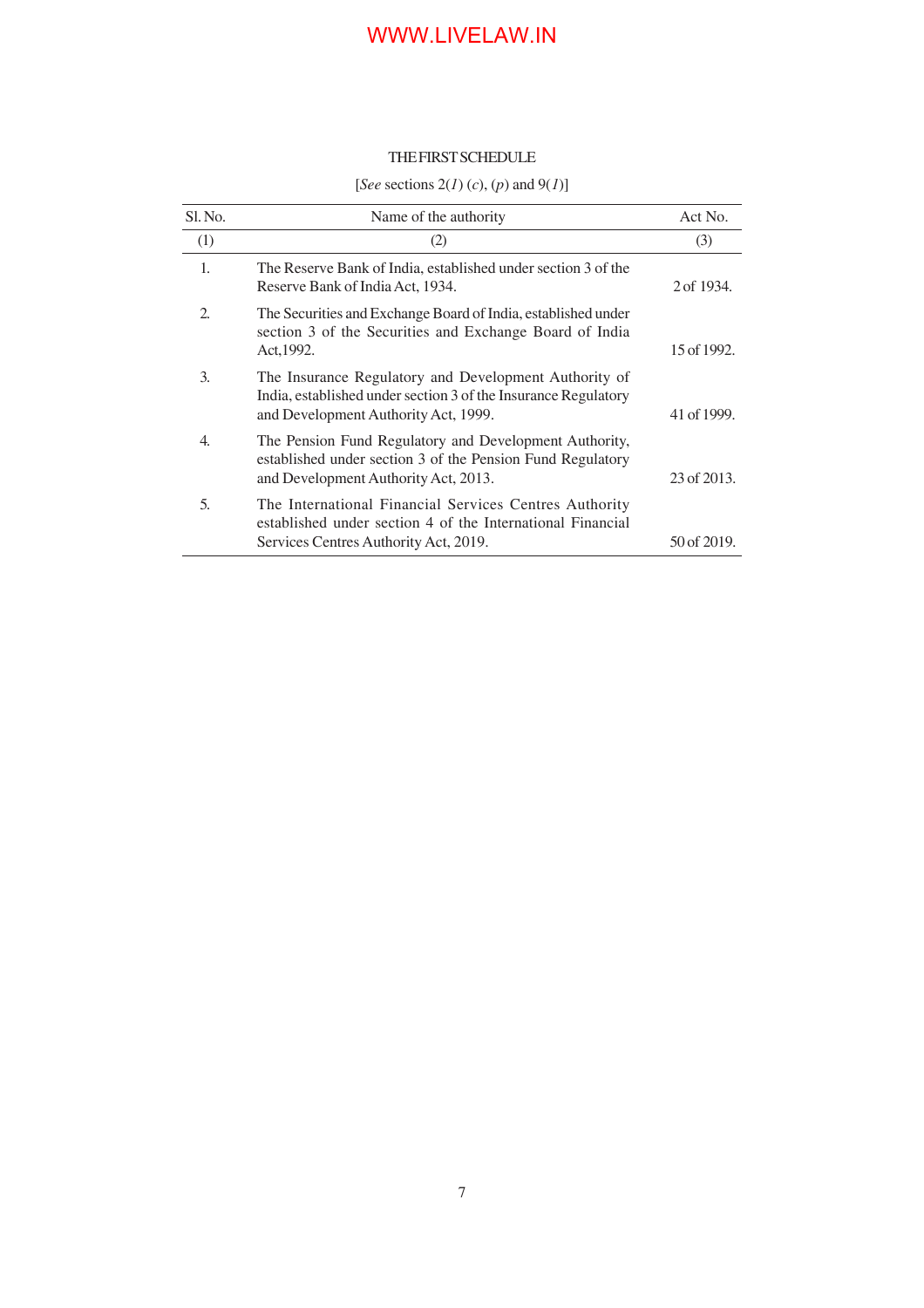## THE SECOND SCHEDULE

## [*See* sections 6(*4*) and 9(*1*)]

| Sl. No. | Name of the enactment                                                          | Act No.     |
|---------|--------------------------------------------------------------------------------|-------------|
| (1)     | (2)                                                                            | (3)         |
| 1.      | The Reserve Bank of India Act, 1934.                                           | 2 of 1934.  |
| 2.      | The Insurance Act, 1938.                                                       | 4 of 1938.  |
| 3.      | The Banking Regulation Act, 1949.                                              | 10 of 1949. |
| 4.      | The State Bank of India Act, 1955.                                             | 23 of 1955. |
| 5.      | The Securities Contracts (Regulation) Act, 1956.                               | 42 of 1956. |
| 6.      | The Banking Companies (Acquisition and Transfer of Undertakings)<br>Act, 1970. | 5 of 1970.  |
| 7.      | The Regional Rural Bank Act, 1976.                                             | 21 of 1976. |
| 8.      | The Banking Companies (Acquisition and Transfer of Undertakings)<br>Act, 1980. | 40 of 1980. |
| 9.      | The Securities and Exchange Board of India Act, 1992.                          | 15 of 1992. |
| 10.     | The Foreign Exchange Management Act, 1999.                                     | 42 of 1999. |
| 11.     | The Insurance Regulatory and Development Authority Act, 1999.                  | 41 of 1999. |
| 12.     | The Payment and Settlement Systems Act, 2007.                                  | 51 of 2007. |
| 13.     | The Companies Act, 2013.                                                       | 18 of 2013. |
| 14.     | The Pension Fund Regulatory and Development Authority<br>Act, 2013.            | 23 of 2013. |
| 15.     | The Insolvency and Bankruptcy Code, 2016.                                      | 31 of 2016. |
|         |                                                                                |             |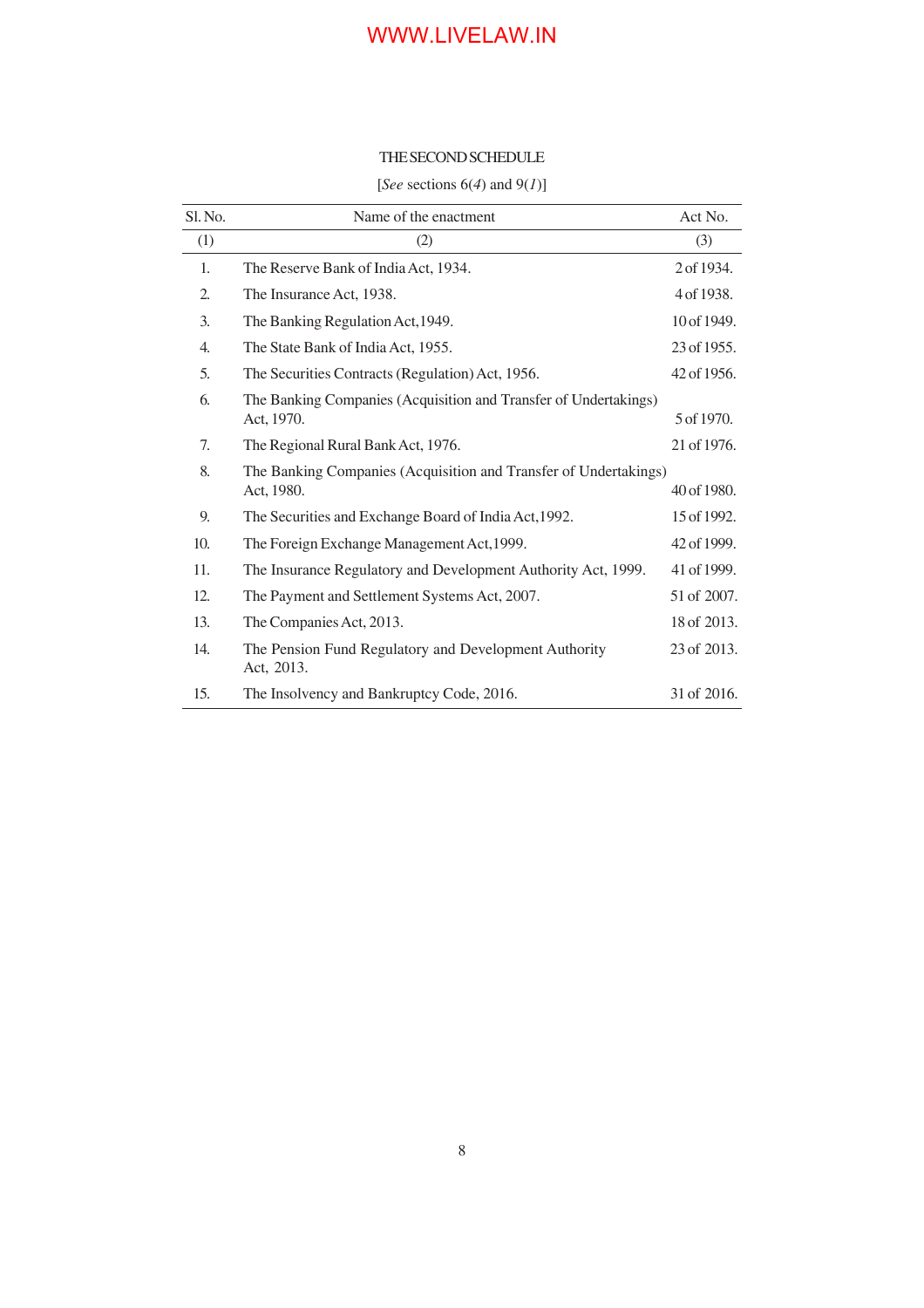### STATEMENT OF OBJECTS AND REASONS

Netting enables two counterparties in a bilateral financial contract to offset claims against each other to determine a single net payment obligation due from one counterparty to other in the event of default. In the absence of a legal framework for bilateral netting, banks are forced to measure credit exposure to a counterparty for over the counter (OTC) derivative contracts based on gross basis and not net basis. This situation significantly increases credit risk exposure and systemic risk in financial market in the event of default of a counterparty, besides trapping significant amount of capital unproductively by banks. An unambiguous legal framework for enforceability of close-out netting would reduce credit exposure of banks and other financial institutions from gross to net exposure, resulting in substantial capital saving on such exposure and reducing the overall systemic risks, thus contributing to the financial stability.

2. Further, due to the emerging global consensus of imposition of margins for noncentrally cleared OTC derivatives, it has become necessary for India to implement exchange of margin system for OTC derivatives to improve stability and resilience of our financial system. Such margin on gross basis would make the OTC derivative market very costly and may seriously disrupt the OTC derivatives market, as such derivatives account for a significant part of the total derivatives market. The law on bilateral netting would be a significant enabler for efficient margining. The capital saving would enable banks to provide price efficiency in offering hedging instruments to businesses in India, and catalyse the corporate bond market through developing the credit default swap market. It is expected that a law on bilateral netting of financial transactions would further develop the financial market in India.

3. The Bilateral Netting of Qualified Financial Contracts Bill, 2020, *inter alia*, seeks to provide for—

(*a*) designation of any bilateral agreement or contract or transaction, or type of contract, as qualified financial contract by the Central Government or any of the regulatory authorities as specified in the First Schedule;

(*b*) enforceability of netting of a qualified financial contract;

(*c*) invocation of close-out netting which may be commenced by a notice given by one party to the other party of a qualified financial contract upon the occurrence of an event of default with respect to the other party or a termination event that may, in certain circumstances, occur automatically as specified in the netting agreement;

(*d*) determination of the net amount payable under the close-out netting in accordance with the terms of the netting agreement entered into by the parties and in the absence of the netting agreement, where the parties to a qualified financial contract fail to agree on the sum with regard to the net amount payable under the close-out netting, determination of such sum through arbitration;

(*e*) imposing of certain limitations on powers of administration practitioner.

4. The Bill seeks to achieve the above objectives.

*The* 20*th March*, 2020.

NEW DELHI; NIRMALA SITHARAMAN.